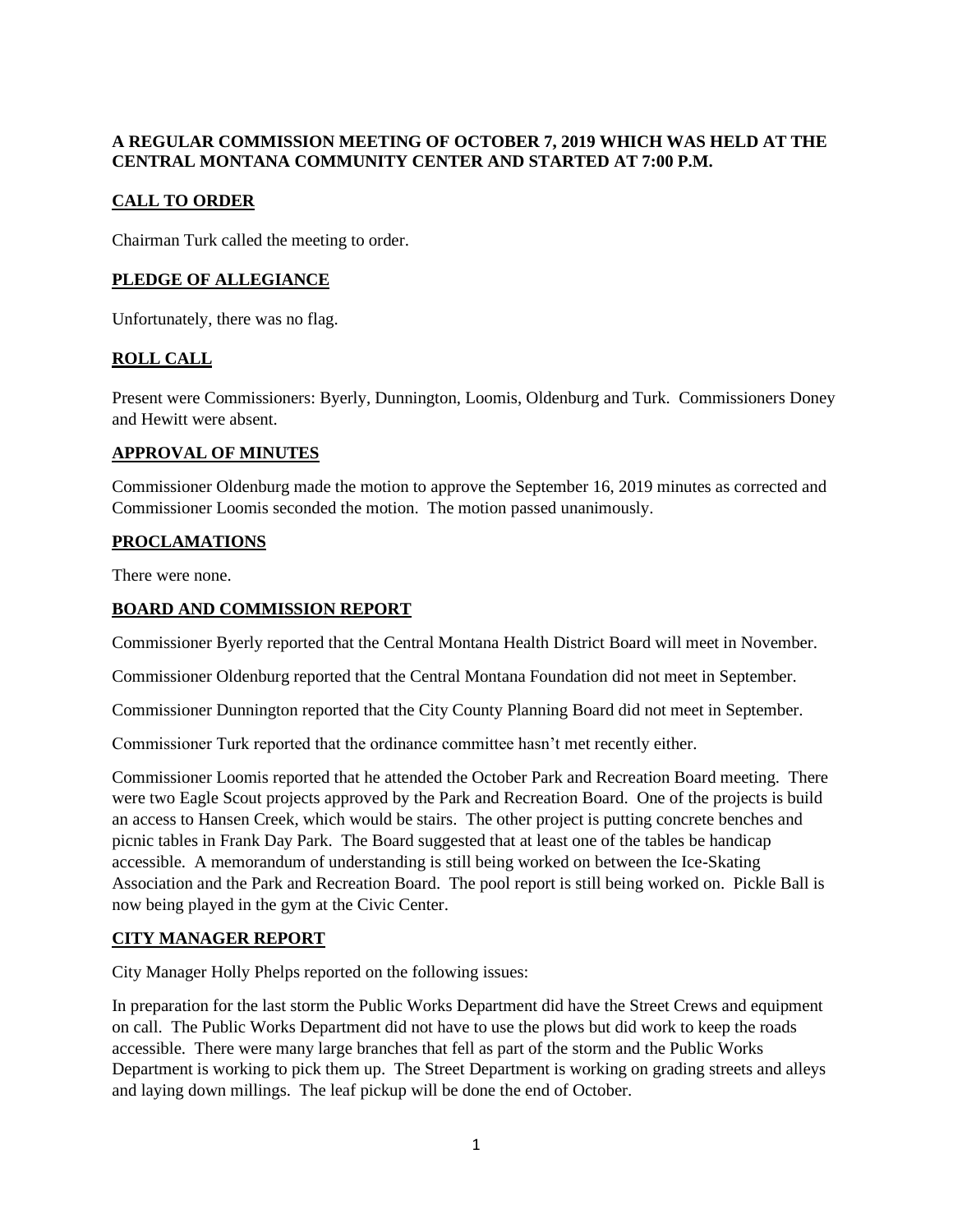The Library will be closed in observance of Columbus Day. The Library will close on Friday at 2 pm and won't open again until 9 am on Tuesday. The Library will be hosting a Carnegie Book Reception on November  $7<sup>th</sup>$  at 6 pm at the Library. This book was written by Kate Hampton, who is with the State Historic Office. The City's library is featured on the front of the book "The Best Gift Montana's Carnegie Libraries".

City staff have gone out and looked at the fence at Casino Creek Dam and we will be working to address the fence issues this fall and next spring.

There is still discussion being had on the possibility of housing on the Berg Lumber site.

The City has been notified that they have received an additional \$50,000 in planning grant funds for the clean up at the old dump site.

#### **PUBLIC COMMENT – non agenda items only**

Mr. Marv DeBuff addressed the Commission stating he was here to discuss the H to G Street water project. Mr. DeBuff stated that he was the lowest bid on the project and the Commission awarded the bid to the third highest bid and it was \$72,000 over his bid. Mr. DeBuff explained that his goal is to make sure the public knows this because there are times when things like this are covered over. Mr. DeBuff explained that in accordance with the project specs the contract is to do something prior to starting the project and he did not see it being done and would like to know where to go to express his concerns with the project. Mr. DeBuff stated that there is a bid item that requires laboratory and compaction testing and that was never done because he watched. Mr. DeBuff stated that according to the specs the testing is to be done by a independent testing lab and he has never seen them on the job site. City Manager Phelps explained that at the last Commission meeting the engineer was in attendance and discussed with the Commission on how the test are done and reviewed the test results from Pioneering Technical. City Manager Phelps told Mr. DeBuff that he was welcome to request copies of those reports and tests. City Manager Phelps explained that there are many different ways that the testing can be performed. Mr. DeBuff stated that the traffic control is not being done in accordance to the specs. Commissioner Oldenburg asked Mr. DeBuff why he did not have a completed bid package. Mr. DeBuff stated that it is a boiler plate spec and the request for the copy of the contractor's license was in the back and he missed it. Commissioner Byerly asked who found the deficiencies. City Manager Phelps answered that the engineer found the two deficiencies and one deficiency was the copy of the contractor's license and the other deficiency was a letter regarding their schedule to do the project. City Manager Phelps stated that all bids received were under the engineers estimate. Further discussion followed. Mr. DeBuff stated that he wants the citizens that pay water bills to know that the City paid \$72,000 over the lowest bid when the City could have waived a technicality.

Ms. Sara Hudson from 613 E Main asked that the Commission consider instituting a three-minute public comment period.

## **CONSENT AGENDA**

Commissioner Oldenburg made the motion to approve the consent agenda and Commissioner Dunnington seconded the motion. The motion passed unanimously. The consent agenda was the acknowledgement of the claims that have been paid from September 12, 2019 to September 30, 2019 for a total of \$882,663.32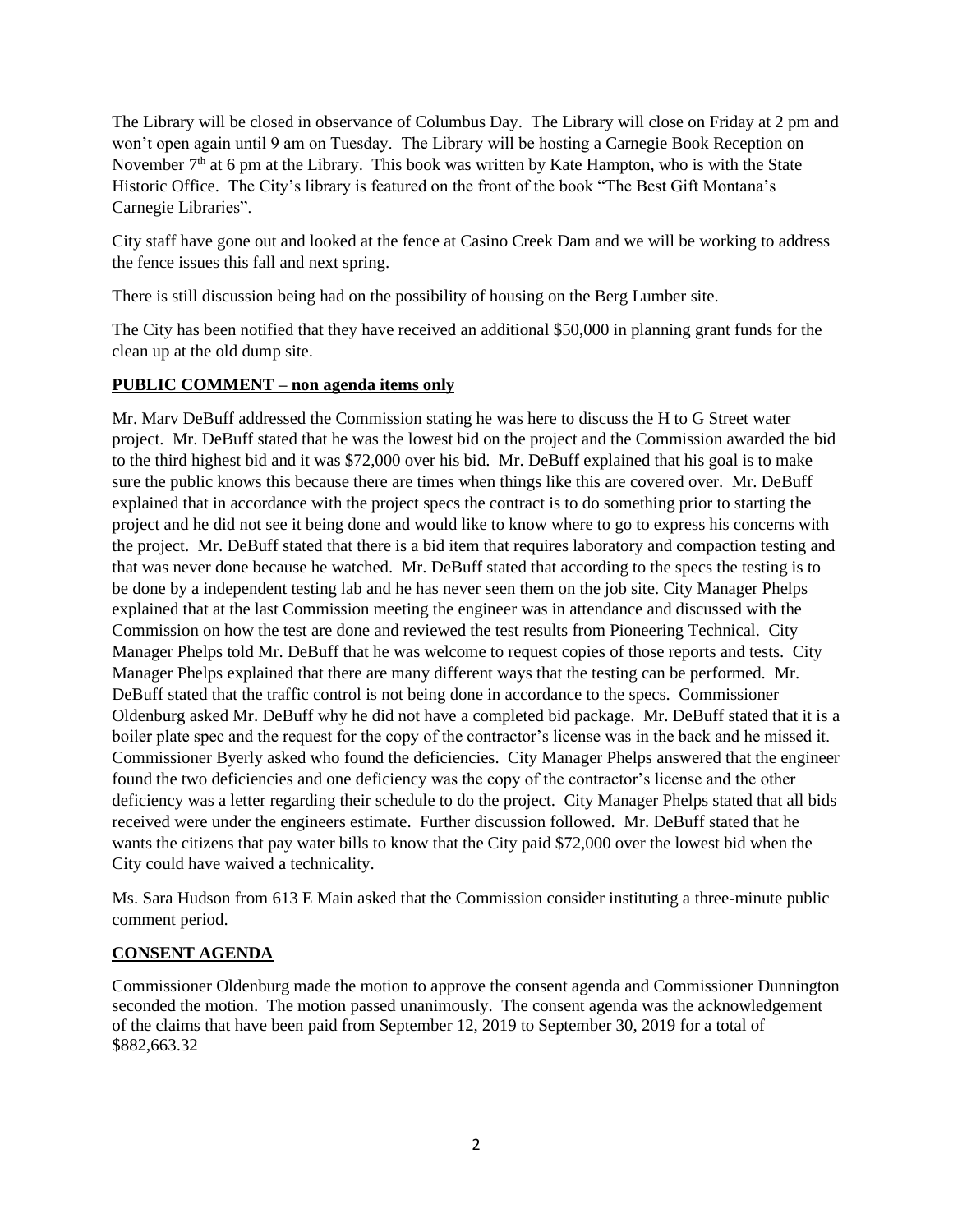#### **REGULAR AGENDA – Resolutions, Ordinances & Other Action Items:**

1. Discussion and action on approving Resolution No. 4015, a resolution of necessity, finding that an area within the proposed amended targeted economic development district within the City of Lewistown is infrastructure deficient requiring the improvement for the welfare of the residents of the City

City Manager Phelps explained that the owner of the new grocery store has requested that his property be included in the Targeted Economic Development District (TEDD). It was also requested by the TIF/TEDD board and it would mean amending the TEDD boundary. City Manager Phelps stated that this is would be the first step in the process. City Manager Phelps explained that if this resolution is approved tonight then the comprehensive plan will be amended to reflect the current conditions, acknowledge infrastructure improvements and updates to map and boundaries. Then the Comprehensive plan will be referred to the Lewistown City County Planning Board for review throughout the community and then two public hearings will be held. City Manager Phelps introduced Ms. Sara Hudson and Ms. Carly Wheatley both from Snowy Mountain Development Corporation and they will be assisting the City with the process. Ms. Hudson commented that Montana Code is requiring you to go through the same process to amend the TEDD as was done to create the TEDD. Ms. Hudson further explained that the amended plan is essentially the 2017 plan with the change being the annexation of the Top Star property. Commissioner Loomis made the motion to approve Resolution No. 4015, a resolution of necessity, finding that an area within the proposed amended targeted economic development district within the City of Lewistown is infrastructure deficient requiring the improvement for the welfare of the residents of the City and Commissioner Byerly seconded the motion. Commissioner Turk asked for comments from the audience and Commission. There being none, the question was called for and the motion passed unanimously.

2. Discussion and action on accepting the FEMA grant in the amount of \$25,925 with the acknowledgement that the City has a match in the amount of \$1,235 for the purchase of radios for the Fire Department

City Manager Phelps explained that the Fire Department has been working on several grants through FEMA and Fire Chief Joe Ward has received a letter of award for one of the grants. Fire Chief Ward explained that the grant is for a base radio that is necessary for the dispatch center to be able to talk to the Fire Department. Commissioner Loomis made the motion to accept the FEMA grant in the amount of \$25,925 with the acknowledgement that the City has a match in the amount of \$1,235 for the purchase of radios for the Fire Department and Commissioner Oldenburg seconded the motion. Commissioner Turk asked for comments from the audience and Commission. There being none, the question was called for and the motion passed unanimously.

3. Discussion and action on the purchase of two patrol vehicles for the Police Department

City Manager Phelps explained that the purchase of patrol vehicles were discussed during the budget process. City Manager Phelps stated that the Police Department does have an aging patrol fleet. City Manager Phelps further stated that Police Chief Jenness has put together a good summary of the vehicles in his department and has gone out to and would like the recommendation to purchase at least one vehicle and hear him out on the potential of adding a second vehicle. Police Chief Jenness wanted to point out the condition of the fleet and at this point the Police Department vehicle maintenance is 90% spent for the fiscal year and this is due to unusual needed repairs. Police Chief Jenness explained that there is not enough budgeted for one vehicle due to the increase prices and then there will continue to be expenses associated with the maintenance of a older fleet. Police Chief Jenness explained that the City does have the funding to get a K-9 unit. Commissioner Oldenburg asked if there is any device in the City budget to be able to purchase both vehicles, because she will weigh in on the side of safety for the community and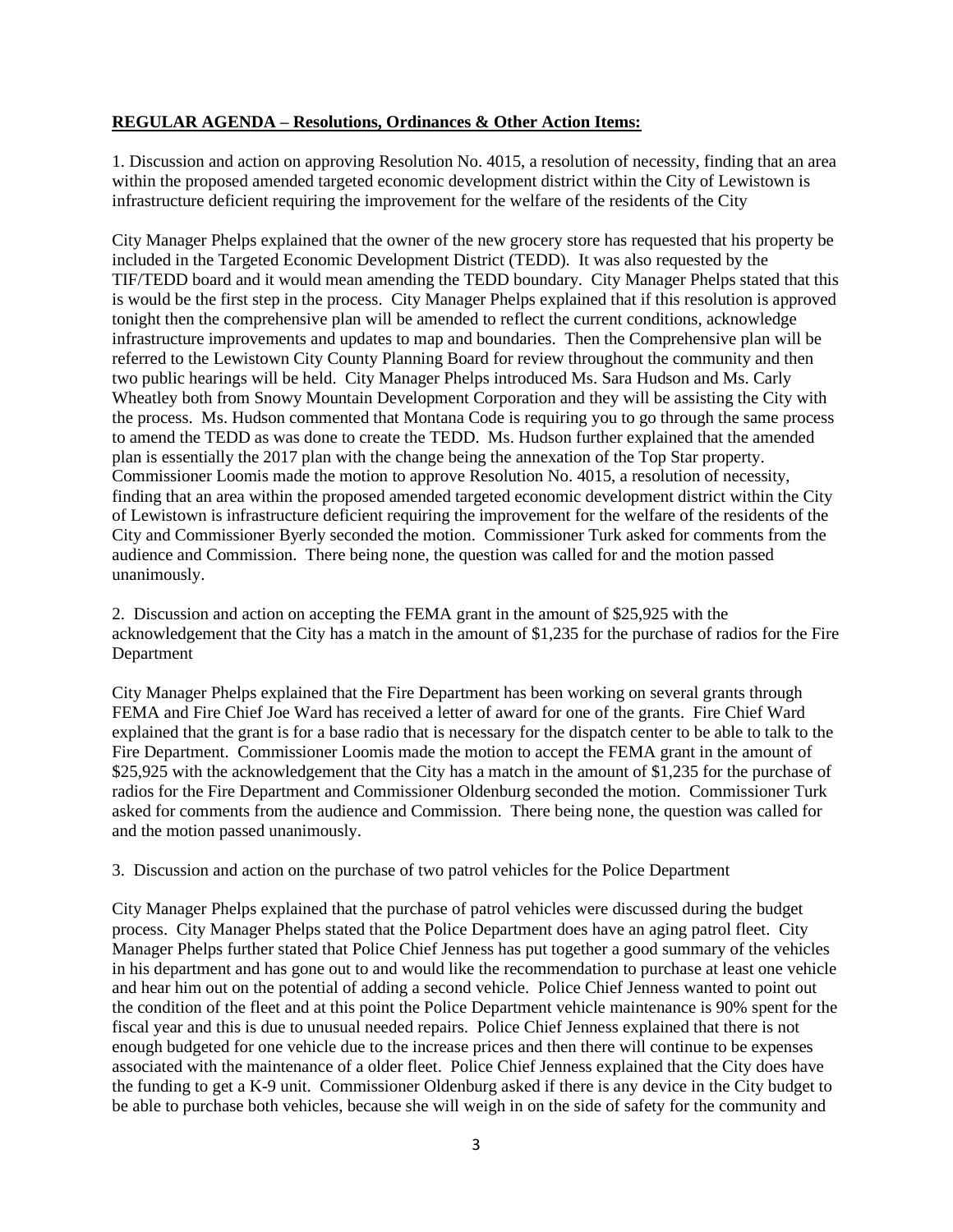would like to see if there is anyway that we can afford to purchase both vehicles. Finance Officer Nikki Brummond explained that as part of the budget process two patrol vehicles were asked for, the records management system and matching funds for three grants for the Fire Department were discussed and were not added to the budget due to the unknowns of the projects. There was no way to foresee the vehicle breakdowns. Finance Officer Brummond stated that the Commission can do a budget amendment and the money will be taken from the Commission reserves. Further discussion was held regarding the purchase of the vehicles and the vendors. Mr. Nik Scebba, representative from Snowy Mountain Motors, reviewed the bids that Snowy Mountain Motors quoted. Mr. Colie Bass addressed the Commission stating that it is good business to do business in Lewistown and doesn't like that his tax dollars are going to Great Falls. Mr. Bass further stated he doesn't care if the price is 15% higher than out of town. Commissioner Oldenburg made the motion to purchase two vehicles from Snowy Mountain Motors which will be 2020 F150 police package with the ecoboost in the amount of \$33,992 and the interceptor in the amount of \$37,760 and Commissioner Turk seconded the motion. Police Chief Jenness explained that the expense of outfitting the vehicle has increased. Commissioner Turk asked for comments from the audience and Commission. There being none, the question was called for and the motion passed unanimously.

4. Discussion and action on entering into a contract with Zuercher for the dispatch RMS and CAD software

City Manager Phelps explained that before the Commission is the servicing and licensing agreement for the Records Management Software that was approved at the last Commission meeting. City Manager Phelps explained that the payment schedule is as follows: 50% upon contract execution, 30% at completion of the testing phase and the remaining amount when the program goes live. City Manager Phelsp further explained that the cost will be split between Central Montana 911, Fergus County and the City of Lewistown. City Manager Phelps stated that both Central Montana 911 and Fergus County has agreed to the amounts and the vendor. Commissioner Dunnington made the motion to approve entering into a contract with Zuercher for the dispatch RMS and CAD software and Commissioner Oldenburg seconded the motion. Commissioner Turk asked for comments from the audience and Commission. There being none, the question was called for and the motion passed unanimously.

5. Discussion and action on authorizing the City Manager to sign the Community Data Platform Membership Agreement

City Manager Phelps explained that this is an agreement between the City of Lewistown and Zuercher. One of the services that Zuercher offers is sharing information state wide with other users of Zuercher. Police Chief Jenness explained that this is more informal information that is made by people. Commissioner Loomis made the motion to authorize the City Manager to sign the Community Data Platform Membership Agreement and Commissioner Byerly seconded the motion. Commissioner Turk asked for comments from the audience and Commission. There being none, the question was called for and the motion passed unanimously.

6. Discussion and action on approving Resolution No. 4016, a resolution stating the intention of the City Commission to amend the 2019-2020 budget of the City of Lewistown

City Manager Phelps explained this is a resolution that notifies the public that a budget amendment will be done. This will authorize the public notices necessary for the public hearings. Commissioner Byerly made the motion to approve Resolution No. 4016, a resolution stating the intention of the City Commission to amend the 2019-2020 budget of the City of Lewistown and Commissioner Dunnington seconded the motion. Commissioner Turk asked for comments from the audience and Commission. There being none, the question was called for and the motion passed unanimously.